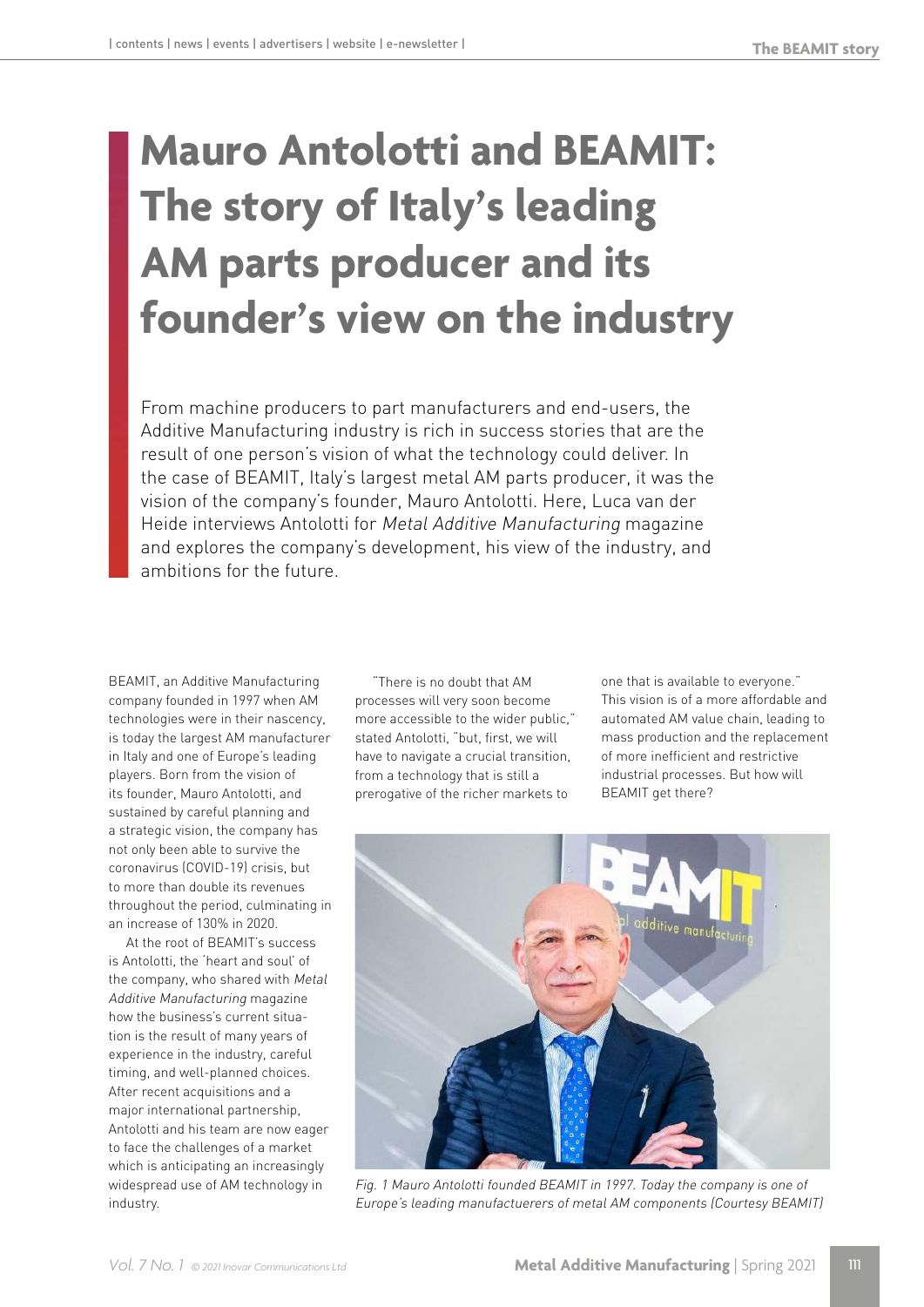

Fig. 2 A selection of metal additively manufactured parts produced by BEAMIT (Courtesy BEAMIT)

# The BEAMIT story

Based in Emilia-Romagna, one of Italy's wealthiest regions and a globally recognised centre of industry, BEAMIT has grown from a startup with just a handful of employees to a company with more than a hundred employees distributed across five plants, as well as commercial offices in France, Germany, the United Kingdom and Japan.

Motivated by the commercial and technological opportunities in what is still a relatively new industry, BEAMIT opened its doors to international collaboration in 2019, when global engineering group Sandvik acquired a significant stake in the company. Sandvik has more than 150 years of advanced materials expertise and offers what is believed to be the widest material range for Additive Manufacturing on the market. By joining forces, the two companies now have leading expertise across the AM value chain, which is crucial to the industrialisation of the technology. In

2020, BEAMIT then acquired a share in the startup company Pres-X, which specialises in post-processing for metal AM, and the same year it fully acquired its main competitor in Italy, the AM service provider Zare.

The business has been built on solid foundations that are grounded in research and development. This has allowed it to focus on both its technical capabilities and quality management. Recently, it received its seventh NADCAP certification for its aerospace related activities. Financial stability has also been a consistently high priority, with the company having received CRIBIS Prime Company certification in recognition of the highest levels of stability and reliability in its business activities, something that has been granted to only 7% of six million candidate companies.

Such achievements are not the result of mere business acumen, but, rather, of Antolotti's near fifty years of expertise in the industry and a close familiarity with the processes

he is involved with. Since his modest beginnings in the small town of Fornovo, Antolotti has spent much of his life in search of innovations that would allow him to differentiate himself from the competition. When ground-breaking surface coating and heat treatment technologies first arrived in Italy from the USA, making it possible to extend component durability and improve quality, he seized the opportunity and became an expert in these special processes, quickly extending his experience in the following years to a range of sectors, including aerospace.

In 1997 Antolotti recognised the potential of Additive Manufacturing and invested. "BEAMIT has reached where it has today because it benefitted from strategies learned over many years of special processes and application development," Antolotti commented. "My experience in special processes taught me that, with technologies such as AM, it is crucial to have every variable under control, at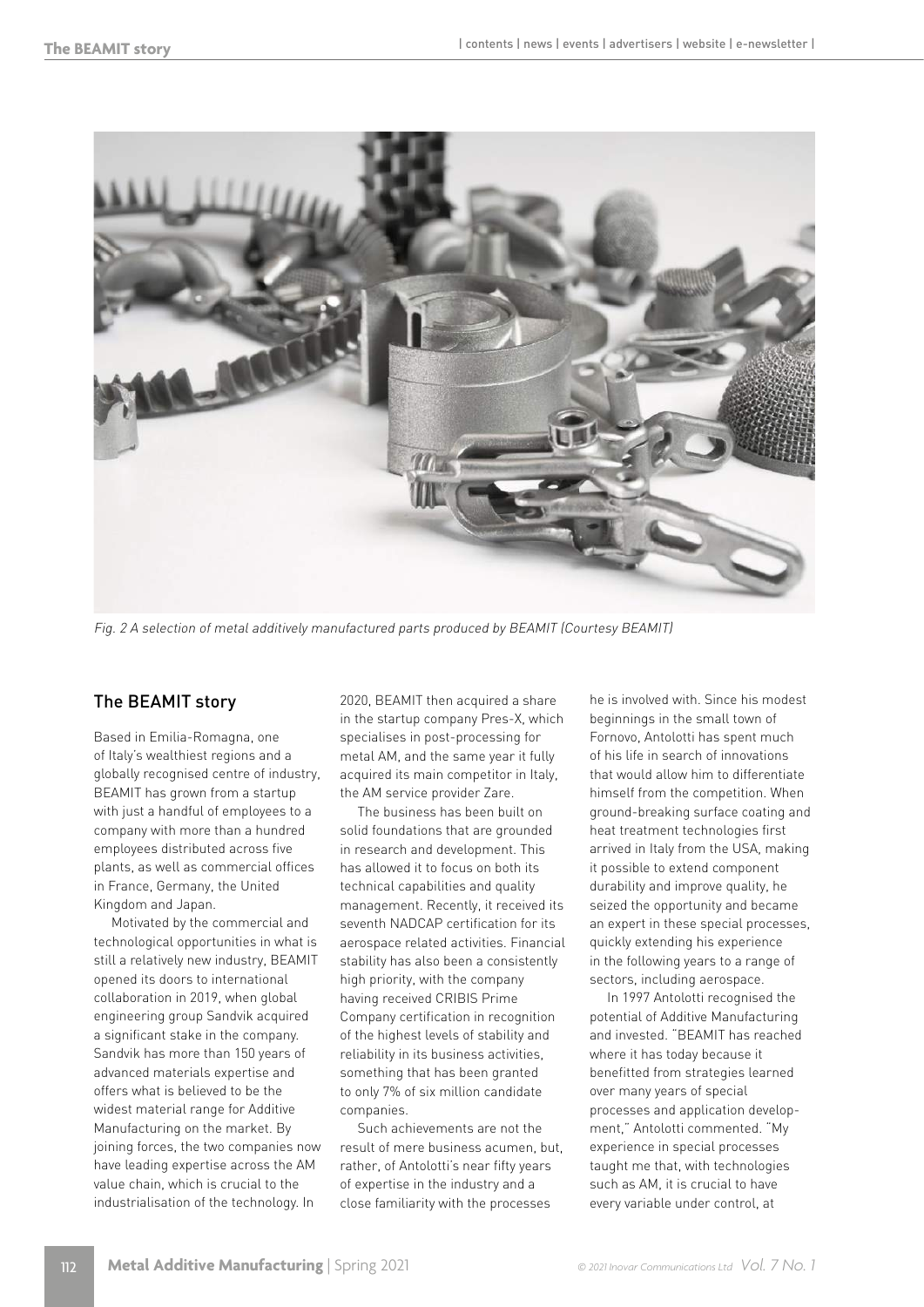

Fig. 3 Kristian Egeberg, president of Sandvik Additive Manufacturing, and Mauro Antolotti at the signing of the partnership between the two companies in 2019 (Courtesy BEAMIT)

every stage of the value chain, and to recognise that, in this market, only those who innovate and keep innovating can survive the fierce competition."

These words seem to encompass the whole of Antolotti's philosophy and entrepreneurial agenda: Innovation. In 1997, BEAMIT was in a research phase and could only work with polymeric products. However, as soon as the Additive Manufacturing of metals became possible, around 2004–2005, BEAMIT did not hesitate to set up its first metal AM facility. This was not for the purpose of doing business, since there was no business to be made, but rather to develop the technology and get it ready for market. "The market was only going to open its doors to the technology if we could demonstrate that its mechanical characteristics were reliable and repeatable. To achieve this goal, we worked in close contact with universities and research centres for ten years," explained Antolotti.

It wasn't until around 2014–2015 that the technology was finally accepted into the market, stated Antolotti. That's when BEAMIT's consistent efforts to innovate proved to be a winning strategy. "You can have as much capital as you need," said Antolotti, "but, if you do not spend it on innovating, you will be out in no time. Important international customers see a reliable partner as one who continues to offer the latest available materials and technology, because they know it will give them the edge they need to differentiate themselves from their competitors. This is especially true in times of crisis."

As 2019 approached, a year that would turn out to be pivotal for the company, BEAMIT realised that the objective of becoming one of the leading AM manufacturers in Europe was close, but that a leap of faith was needed. Antolotti knew that to reach the next level required more than just capital: he needed to pair

up with a strong industrial partner with an international reputation, which had a strong metallurgical background, a shared ethos, and that could bring longevity and credibility to the business.

Sandvik, which already had a world renowned metal powder manufacturing business as well as advanced metal AM research activities, proved to be an ideal match, and acquired a 30% stake in BEAMIT in July 2019. "Sandvik came to us spontaneously," said Antolotti. "They came to visit our facilities and it was love at first sight. They are honest, respectful people and, after one year and a half, we are as committed as ever."

Partnering with Sandvik was the qualitative leap they were looking for. "Many doors opened at a global level and, by assimilating our market strategy to that of a business with a 150 year-long history of successes, we know we have consolidated a future for our company. In this sector, you are chosen not only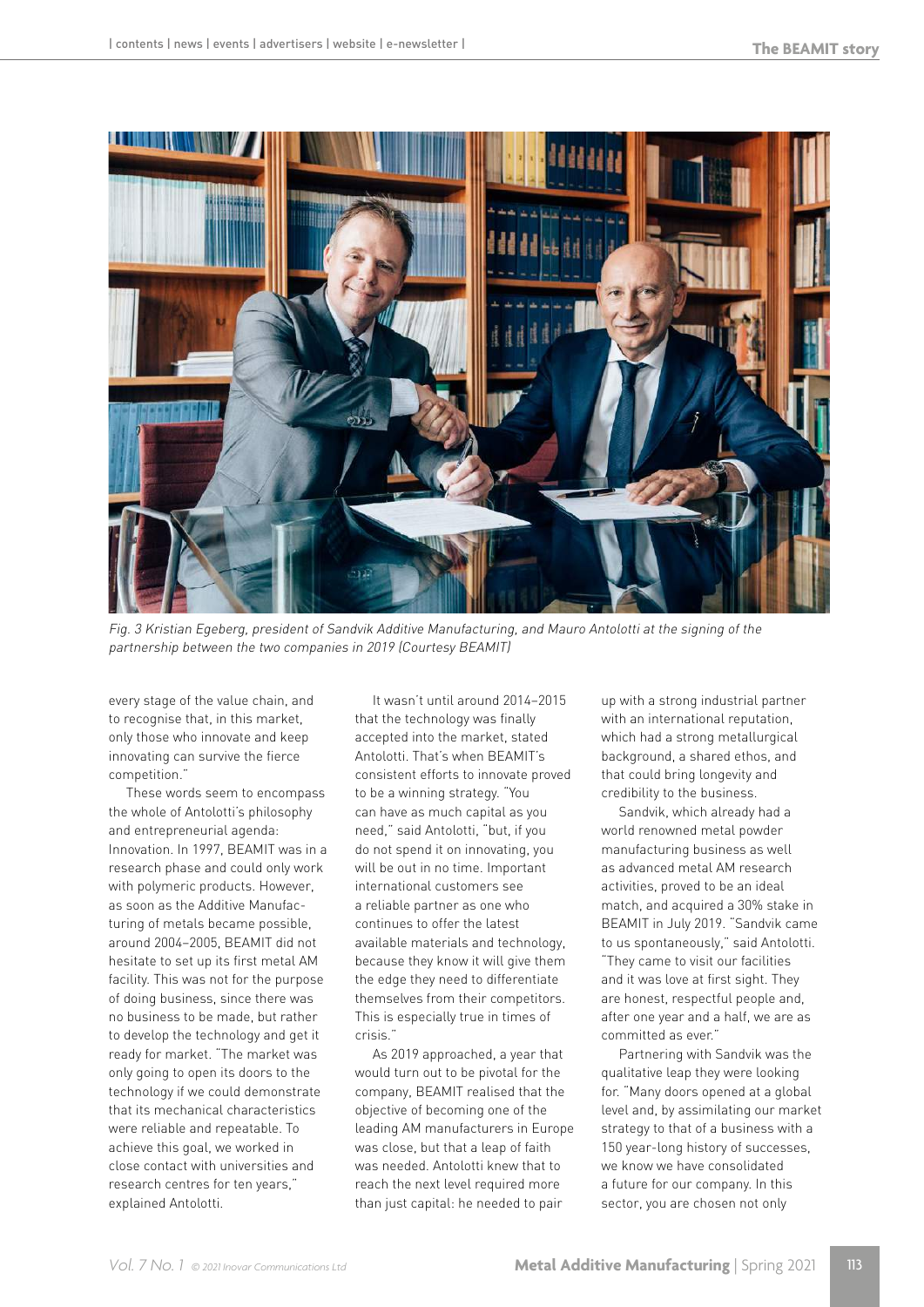

Fig. 4 A motorsport exhaust system component designed for AM and built from a nickel-base superalloy (Courtesy BEAMIT)

on the basis of your technical resources, but also of financial stability and the guarantee to still be around in twenty, thirty years."

With the capital provided by Sandvik, BEAMIT proceeded to acquire its main competitor, Zare, and the startup Pres-X. With these two acquisitions, the company boosted every aspect of the AM workflow, maximising customer care and value through a fully-integrated value chain and optimised post-processing solutions.

Although these developments stem from the same drive to provide all-round customer support and the highest product quality that was established many years ago, they are also part of a master plan to push the boundaries of AM processes and overcome the compartmentalisation of expertise that, according to Antolotti, is currently preventing the technology from expanding into true industrialisation.

## The state of the AM industry and its biggest challenges

Despite recent major technological advances and the success of companies such as BEAMIT, Antolotti believes that the overall AM sector has also been under serious financial stress for the past year and a half. "Since many of the industry's gurus sang the praises of this market five or six years ago, predicting extremely positive growth rates and future trends, it has been a gold rush. After years of continued growth, 2019 saw a deceleration for everybody: small, medium-sized and large enterprises. This tecnology is, still today, a technology for rich markets so, after years of economic boom, this was just the logical consequence. Impressive production capacity was created, but since the market was not yet large enough to justify such capacity, many

companies found themselves with idle machines, especially the smalland medium-sized companies that did not have enough capital to spend on innovation. Some manufacturers started struggling to draw efficiency and profitability from the machines they had invested in and, as a consequence, machine suppliers aren't selling so many machines."

Reducing costs is, therefore, the number one priority. "There are technological barriers," stated Antolotti, "but the world today has all the resources necessary to overcome them. We at BEAMIT have run and keep running simulations of mass production projects. However, mass production is not sustainable in the long run at today's technology costs. There is sometimes a gap between what the client wants to spend and the actual cost of production. The technology, therefore, must become more cost efficient if industrialisation can be possible in other industries than, for example, aerospace and medical."

Hindrances to the wider adoption of AM in the industry do not seem to be related to misconceptions of the technology itself, but rather the lower costs of the main competitor, the foundry. Casting processes are today completely automated and cost much less. "Unlike casting, the process that is most widely used in industry," Antolotti explained, "AM is heavily dependent on human operators, and there are a number of tasks that cannot be automated today. This is the next crucial innovation: to design machines that are selfsufficient and independent of human monitoring, that can operate day and night, with the same degree of reliability, but much faster and, most importantly, that can be cheaper to purchase and operate. In other words, the smart AM factory. This means that the machines should be entirely re-designed in the direction of automation and given many more lasers per machine so as to dramatically reduce build times. The whole range of post-additive processes should also be industrialised. Right now, they are far too disjointed."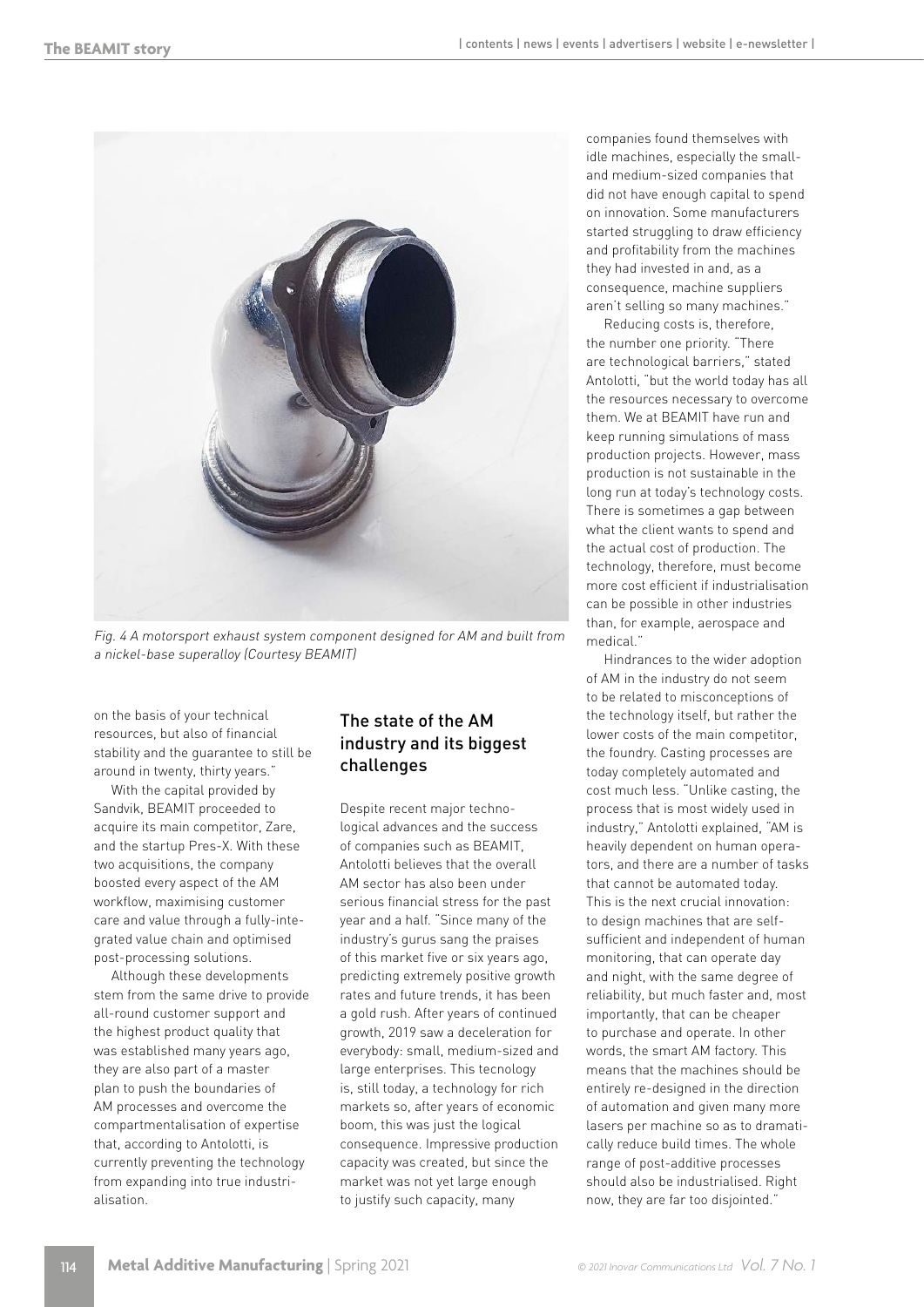Antolotti believes that automating AM processes would considerably lower overall costs, with the result that the companies that are still forced to use casting processes because of their low cost could make the move from the more wasteful, environmentally polluting and high- $CO<sub>2</sub>$  emitting foundry to a more efficient and cleaner technology.

### Major markets and applications

It should come as no surprise that the markets that profit most from AM technologies are those that particularly benefit from its unique potentialities and are resourceful enough to absorb the costs. These are, for the most part, rich markets where time savings in development, sustainability and efficiency concerns are absolute priorities.

For the gas turbine and aerospace markets, AM processes have the two-fold advantage of curbing the environmental impact of turbines and aircraft engines, while allowing companies to reduce costs. "Where, with old processes, a turbine burned as much as 300 litres of oil," explained Antolotti, "by utilising AM technology they consume around 260 litres, producing the same energy with about 15% reduced waste. Financial advantages also come into play, as aircraft burn less fuel and, in turn, airlines see considerable cost savings. This proves that, even though the technology is expensive, the companies that can afford it end up saving money in the long term, while reducing carbon emissions at the same time."

Another crucial contribution to sustainability in the aerospace sector is weight reduction. "The aerospace sector is constantly searching for ways to reduce the weight of aeroplane components. We have produced components via AM whose final weight is up to 60% lighter than production via conventional technologies, and this, of course, represents a massive difference."



Fig. 5 A heat exchanger, originally developed in partnership with Politecnico di Milano, produced as a single piece in an aluminium alloy for high-performance motorsport applications (Courtesy BEAMIT)



Fig. 6 Some of the first metal AM applications were in the area of medical implants. This tibial implant is produced in Ti6Al4V and CNC machined (Courtesy BEAMIT)



Fig. 7 Additive Manufacturing can be used for complex geometries with extremely small and intricate internal channels that would be difficult, if not impossible, to obtain with traditional technologies. This AM aerospace component has been cut open to show such internal channels (Courtesy BEAMIT)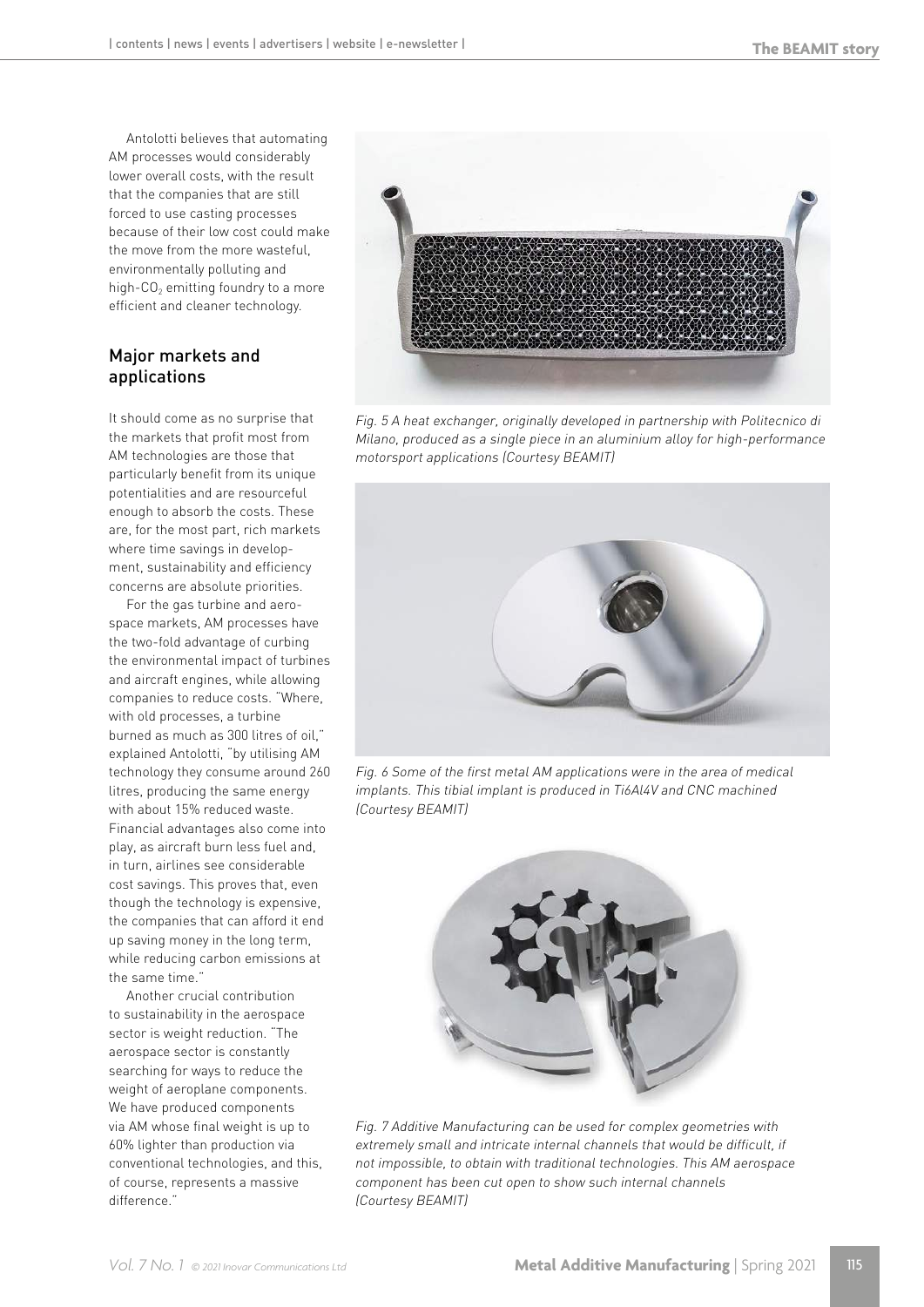

Fig. 8 EOS M 400-4 Laser Beam Powder Bed Fusion machines at BEAMIT (Courtesy BEAMIT)

In comparison with conventional manufacturing technologies, AM also represents a huge step forward for both design freedom and time efficiency. The possibility for engineers to create complex

money and time. "AM machines allow our customers to obtain very complex components in very little time," said Antolotti. "Let's take, for example, the world of motor racing. Before Additive Manufacturing, a team had to design

"Let's take, for example, the world of motor racing. Before AM, a team had to design a component for the following season, and it would take around ten months to end up with the part. Now, they can have the same part available in two to three weeks."

designs through the use of specialist software means that there are virtually no limitations for designers when coming up with innovative products. At the same time, no tools or moulds are needed, saving a lot of a component for the following season, and it would take around ten months to end up with the part. Now, they can have the same part available in two to three weeks; development times are drastically shortened."

### Smaller markets and the Italian manufacturing landscape

Whilst the majority of BEAMIT's larger customers are the industrial gas turbine, space, aerospace and defence, motor racing, biomedical and general industrial sectors, they are not the only markets that benefit from AM. There are a multitude of small and medium-sized companies that also use the technology, albeit in a more occasional, selective way.

"If there were doubts on whether AM is a technology worth investing in, they remain in the past," said Antolotti. "Today, everyone seems convinced of the advantages of Additive Manufacturing and every major company now appears to have an AM expert. However, AM is utilised, for the most part, in an extremely selective way: only for small and special components, and only when a company has the funds to invest in higher-quality products. At BEAMIT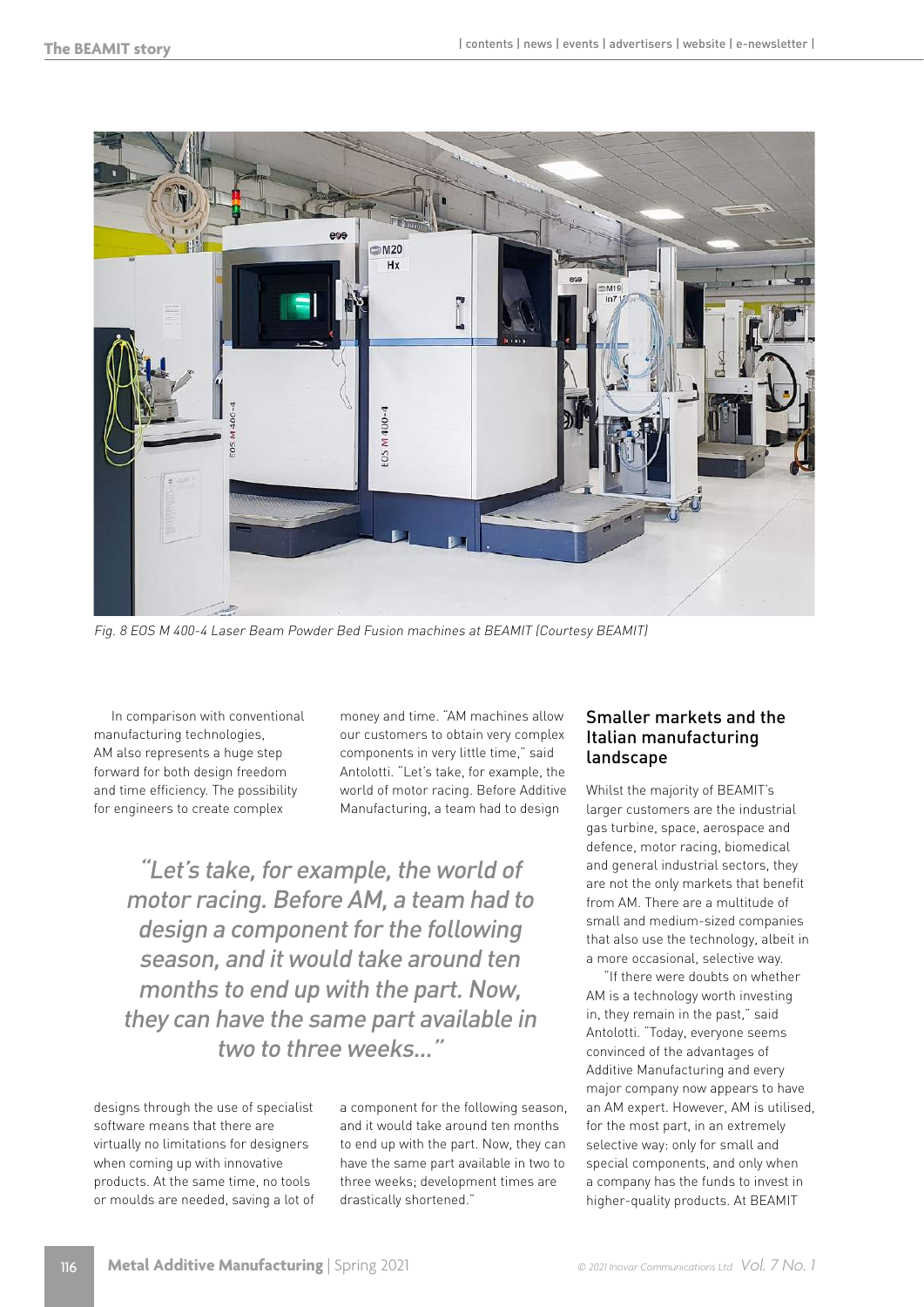we have more than 350 active customers, many of which could be categorised simply as industrial businesses. Individually, such businesses take up a relatively small percentage of our workload but, collectively, their output adds up to an impressive quantity of 'niche' AM applications. An example is the packaging sector, a very important sector in Italy and one of the strongest industries here in the Emilia-Romagna region."

The Italian market has grown considerably in recent years, becoming an important market for big OEMs, as well as maintaining its historic reputation for excellence in small and medium-sized industry. Antolotti notes that BEAMIT's success hasn't been by chance, but has, instead, been greatly affected by its position in the very active and innovation-thirsty Italian manufacturing landscape. "In Italy, we have a proliferation of curious entrepreneurs with a strong drive to innovate and to be major creators of technological breakthroughs. Unfortunately, despite the recent success of leading manufacturing companies like us, Italy is still greatly undervalued. However, I do hope that, in the light of the evident fast expansion of major Italian capabilities, as well as the recent mergers and acquisitions, Europe will finally recognise the importance of Italy in the international marketplace."

## Machines and manufacturing

To grow the recognition of Italian industry in the global AM market is even more relevant as 2021 begins, with BEAMIT now showcasing one of the largest AM machine installations in Europe. The company has nurtured relationships with a number of AM machine makers since the technology first became available. In 2017, the company signed multi-machine, long-term deals to purchase an increasing number of state-of-the-art machines in the following years. Last year, BEAMIT signed a letter of intent to purchase



Fig. 9 SLM Solutions PBF-LB machines at BEAMIT (Courtesy BEAMIT)



Fig. 10 View of the AM production area at BEAMIT (Courtesy BEAMIT)

fifteen more AM machines, bringing its total capacity to around fifty.

Today, the company offers both Laser Beam Powder Bed Fusion (PBF-LB) and Electron Beam Powder Bed Fusion (PBF-EB) Additive Manufacturing. Antolotti explained that whilst there are fundamental technical differences between PBF-LB and PBF-EB processes, from a customer perspective the main relevance is

the type of materials they can be used to process. Whilst both can be used to produce nearly 100% fully dense metal components, PBF-EB is able to process alloys such as titaniumaluminides that simply cannot be manufactured using laser-based AM.

The company's operations are designed to be highly efficient, operating around the clock with advanced process monitoring. Extensive post-production services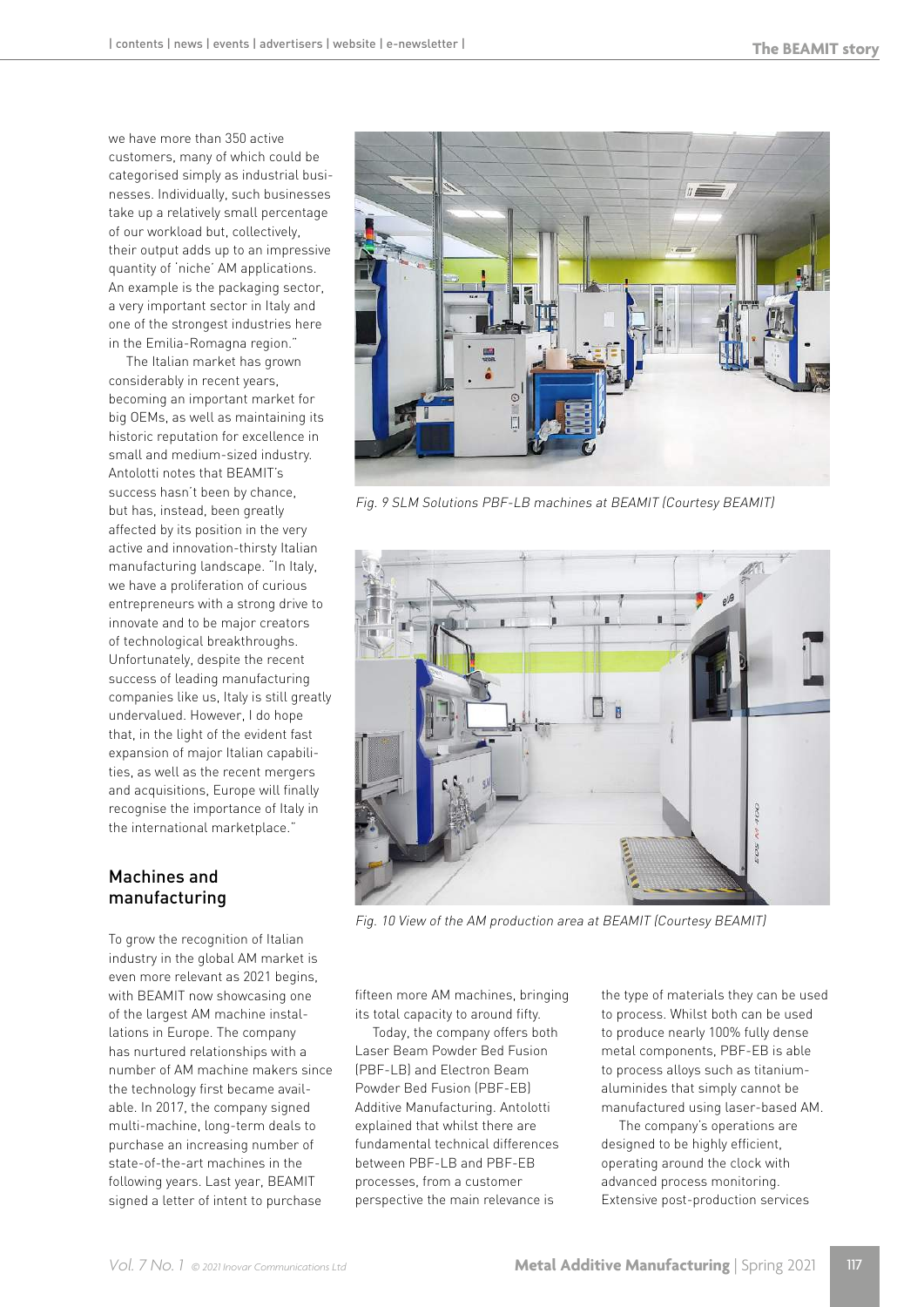

Fig. 11 A large format Concept Laser X Line 2000R PBF-LB machine (Courtesy BEAMIT)

and quality systems ensure that the company manufactures products that are always flawless and faithful to the customer's vision.

It is worth stating that, as well as enabling applications that offer improved efficiency and sustainability, Additive Manufacturing is also a clean technology in itself. AM machines consume significantly lower levels of electricity than conventional manufacturing processes. As opposed to casting and other subtractive industrial processes, AM machines obtain finished products not by removing, but by adding material, dramatically minimising waste. PBF-LB machines consume relatively low amounts of electricity, around 4–5 kW per hour.

Antolotti could not stress enough how, in order to ensure the correct functioning of the machines and maximise the potential of the AM process, it is fundamental to keep every variable of the process under control and to guide and support

the customer from start to finish. BEAMIT's experts work side by side with the customer on an application's design, providing ongoing support every step of the way to

personnel," he stated. "This calibration is certified, registered and archived, always at hand in case of need. We have to keep traceability of everything: from powder production

"Antolotti could not stress enough how, in order to ensure the correct functioning of the machines and maximise the potential of the AM process, it is fundamental to keep every variable of the process under control and to guide and support the customer from start to finish."

ensure that a final product is as optimised as possible, and according to the client's specifications.

"Our responsibility is to make sure the machines are constantly calibrated by highly-specialised

to laboratory tests, every process that happened in the last thirty years is documented. This is a necessary safety measure to make sure that, if a problem arises, we can immediately call the technicians and solve it. If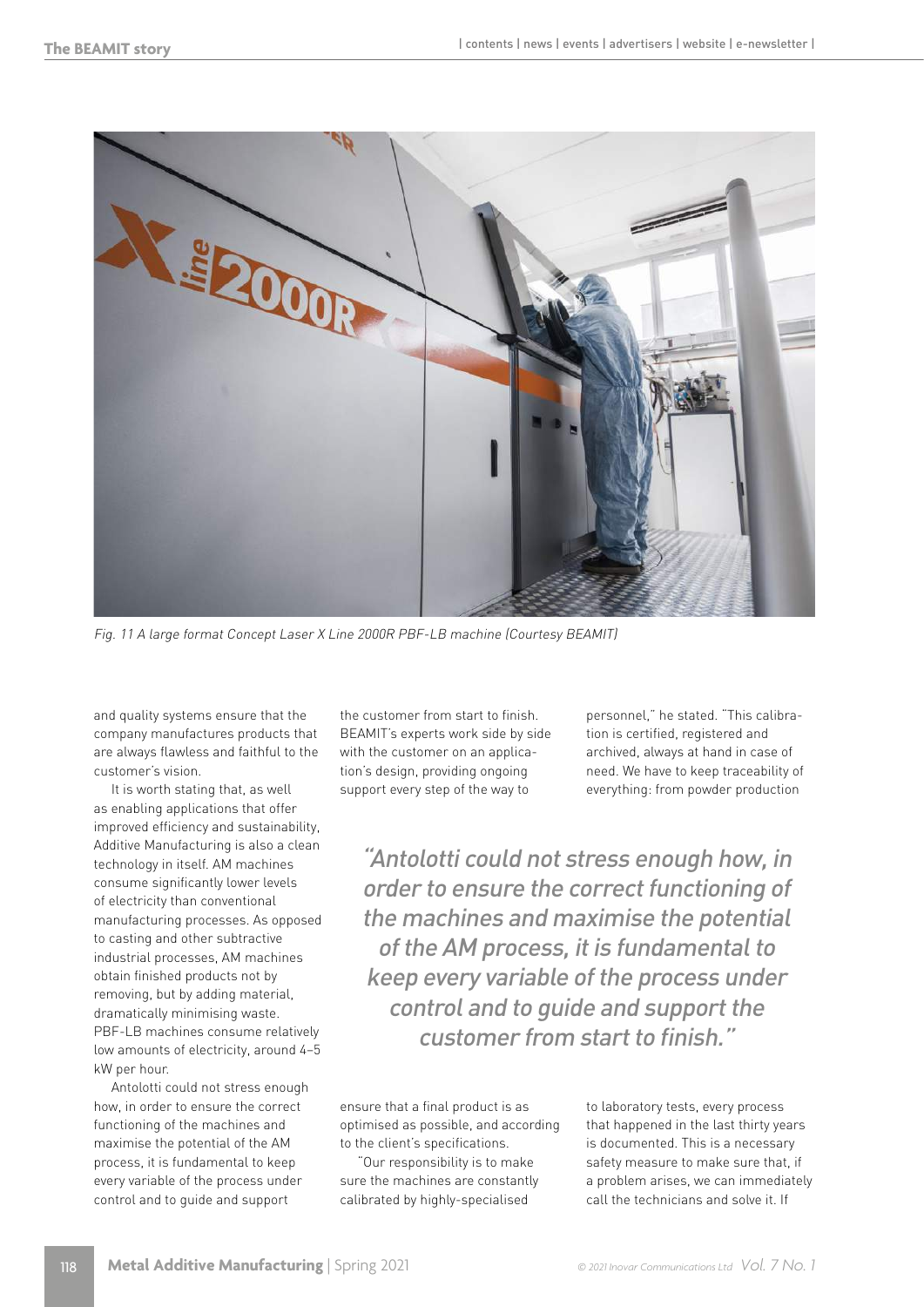something is slightly off, the quality system of the company notices right away, and intervenes."

"This is why it is not just important, but decisive, to be involved in the complete process, from machine development to post-processing," continued Antolotti. "BEAMIT has the most integrated value chain, and this will be further expanded in the coming years. This is the only way that we can guarantee complete reliability to the customer. We want to have the entire process in house, so that security can be further improved, and customer care elevated to the highest possible standards."

# The present and future

It is thanks to this resilient and advanced value chain that BEAMIT was able to face the coronavirus pandemic and come out of it stronger. While the effects of the pandemic have made, and are still making, many companies suffer, the AM sector has been impacted only indirectly: many companies had to shut down not for a reduction in demand, but because it was impossible for them to react quickly to the crisis. If BEAMIT was able to see constant growth and even an increase on its profitability, it was in large part thanks to careful planning and its consolidated position as a leader in the industry.

"When the pandemic struck," said Antolotti, "we were seen as a positive example of how to survive such a crisis thanks to our integrated value chain, and we were therefore asked to contribute in a more substantial way to the biomedical sector. For this reason, in January 2021, we launched a new brand, Proxera®, with a dedicated facility specialised in highly-advanced biomedical and dental applications. When the demand came, we were able to respond quickly, because we were already equipped to do so and had already proved to have a credible, sustainable solution. At the same time, we were greatly helped by the fact that, at the end of 2019,



#### Carboni e Metalli: BEAMIT and Bercella explore combining metal AM and carbon fibre composites

As part of the 'Carboni e Metalli' venture of Bercella SRL and BEAMIT, The Lunar Project, created to celebrate the 50th anniversary of the first steps taken on the moon, explores the potential of combining carbon fibre composites and metal Additive Manufacturing.

Behind this project are two friends: Massimo Bercella, CEO at Bercella, and Michele Antolotti, son of Mauro Antolotti and Head of Engineering and R&D at BEAMIT Group. The Lunar Project represents not only their common passion for design, but also their interest in promoting and exploring the use of composites and Additive Manufacturing outside the

traditional niches of the aerospace and motorsport industries.

The Lunar Project is based on a reimagining of an old KTM 250 GS motorbike with a futuristic approach, combining vintage details such as a steel frame and a massive 2-stroke engine with the most advanced current technologies: a carbon fibre sub-frame, carbon fibre/AM titanium rear swingarm, and AM aluminium front fork mounts, to name a few. The bike has been presented at bike festivals around the world.

More information: www.bercella.it/en/stories-en/astory-of-ordinary-technology-thelunar-project/